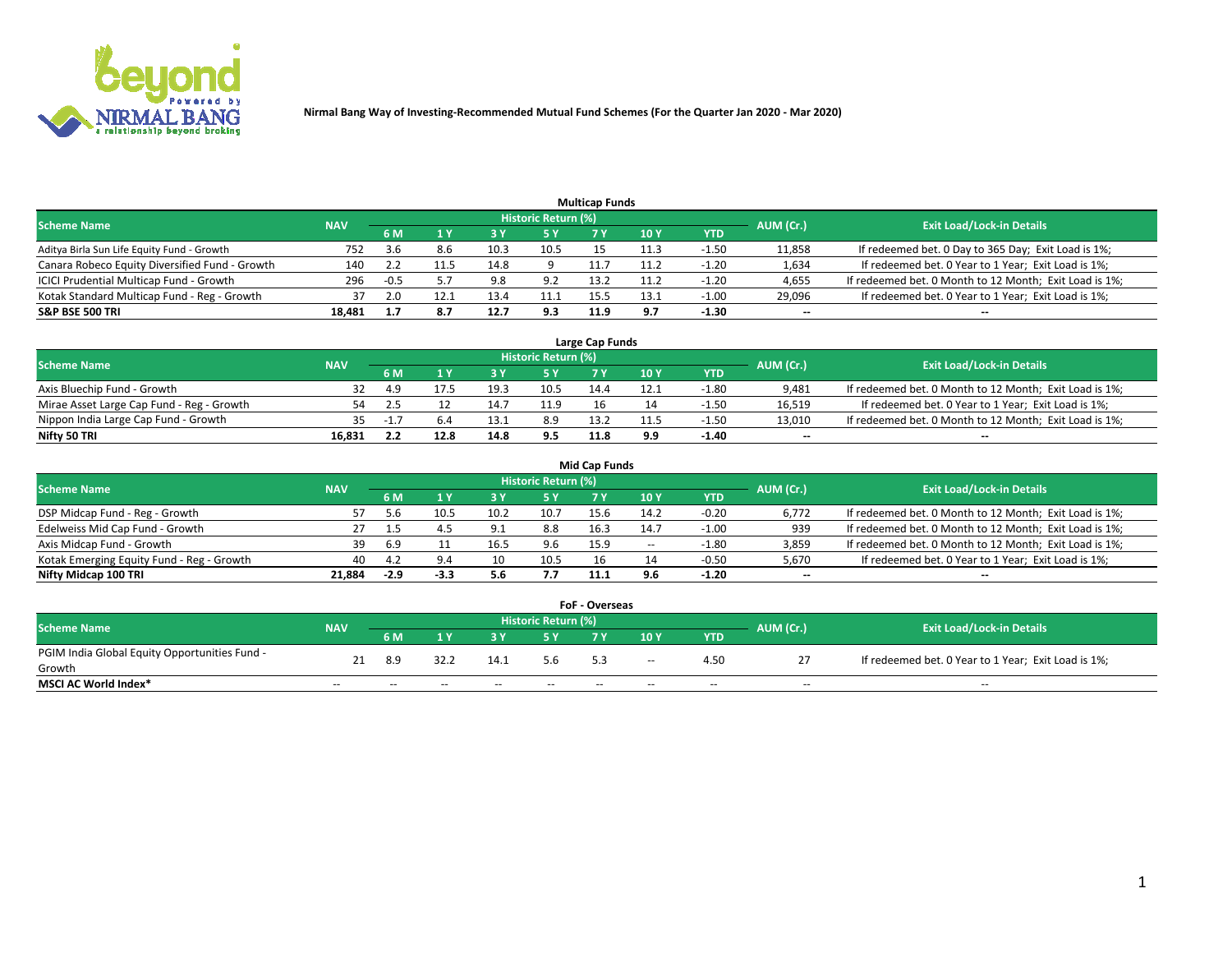

|                                                  |            |       |      |      |                     | Large & Midcap |      |         |           |                                                     |
|--------------------------------------------------|------------|-------|------|------|---------------------|----------------|------|---------|-----------|-----------------------------------------------------|
| <b>Scheme Name</b>                               | <b>NAV</b> |       |      |      | Historic Return (%) |                |      |         | AUM (Cr.) | <b>Exit Load/Lock-in Details</b>                    |
|                                                  |            | 6 M   |      |      | 5 Y                 |                | 10Y  | YTD     |           |                                                     |
| Canara Robeco Emerging Equities - Growth         | 96         | - 1.8 | 8.2  | 12.8 |                     | 19.1           | 17.4 | $-1.10$ | 5,339     | If redeemed bet. 0 Year to 1 Year; Exit Load is 1%; |
| Invesco India Growth Opportunities Fund - Growth | 36         | 4.6   | 10.5 | 14.5 | 10.7                | 14.5           | 12.1 | $-1.40$ | 2,108     | If redeemed bet. 0 Year to 1 Year; Exit Load is 1%; |
| Principal Emerging Bluechip Fund - Growth        | 107        |       | 6.9  |      | 10.9                | 17.5           |      | $-1.20$ | 2,120     | If redeemed bet. 0 Year to 1 Year; Exit Load is 1%; |
| NIFTY Large Midcap 250 TRI                       | 7.328      |       | 5.9  | -14  | 9.9                 | 13.1           | 10.7 | $-1.20$ | $\sim$    | $-$                                                 |

| <b>Focused Funds</b>             |            |     |      |      |                     |      |       |         |           |                                                        |  |  |  |
|----------------------------------|------------|-----|------|------|---------------------|------|-------|---------|-----------|--------------------------------------------------------|--|--|--|
| <b>Scheme Name</b>               | <b>NAV</b> |     |      |      | Historic Return (%) |      |       |         | AUM (Cr.) | <b>Exit Load/Lock-in Details</b>                       |  |  |  |
|                                  |            | 6 M |      |      |                     |      | 10 Y  | YTD     |           |                                                        |  |  |  |
| Axis Focused 25 Fund - Growth    | 30         |     | 15.1 | 17.8 | 12.7                | 14.3 | $- -$ | $-1.80$ | 8.891     | If redeemed bet. 0 Month to 12 Month; Exit Load is 1%; |  |  |  |
| SBI Focused Equity Fund - Growth | 151        |     |      |      | 11.4                | 13.5 | 16.2  | $-1.30$ | 6.526     | If redeemed bet. 0 Year to 1 Year; Exit Load is 1%;    |  |  |  |
| <b>S&amp;P BSE 500 TRI</b>       | 18.481     |     |      |      | 9.3                 | 11.9 |       | $-1.30$ | $\sim$    | $- -$                                                  |  |  |  |

| <b>Small Cap Funds</b>                         |            |        |        |                     |      |        |        |         |                          |                                                     |  |  |  |  |
|------------------------------------------------|------------|--------|--------|---------------------|------|--------|--------|---------|--------------------------|-----------------------------------------------------|--|--|--|--|
| <b>Scheme Name</b>                             | <b>NAV</b> |        |        | Historic Return (%) |      |        |        |         | AUM (Cr.)                | <b>Exit Load/Lock-in Details</b>                    |  |  |  |  |
|                                                |            | 6 M    |        | 3Y                  | 5 Y  | 7 Y    | 10Y    | YTD     |                          |                                                     |  |  |  |  |
| Franklin India Smaller Companies Fund - Growth | 50         | $-5.7$ | $-5.2$ |                     | 6.5  | 16.2   | 14.1   | $-0.30$ | 6,953                    | If redeemed bet. 0 Year to 1 Year; Exit Load is 1%; |  |  |  |  |
| HDFC Small Cap Fund - Growth                   | 39         | -8.0   | $-8.7$ | 9.4                 | 8.9  | 13.4   | 11.1   | 0.40    | 9,034                    | If redeemed bet. 0 Year to 1 Year; Exit Load is 1%; |  |  |  |  |
| L&T Emerging Businesses Fund - Reg - Growth    | 23         | -3.5   | $-7.1$ | 8.5                 | 10.6 | $\sim$ | $\sim$ | 0.0     | 6,006                    | If redeemed bet. 0 Year to 1 Year; Exit Load is 1%; |  |  |  |  |
| SBI Small Cap Fund - Growth                    | 53         | 4.6    | 6.8    | 14                  | 13.7 | 22.5   | 17.2   | $-0.20$ | 3,035                    | If redeemed bet. 0 Year to 1 Year; Exit Load is 1%; |  |  |  |  |
| Nifty Smallcap 100 TRI                         | 7.159      | $-5.2$ | $-7.8$ | -0.3                | 3.5  |        | 6.2    | $-0.10$ | $\overline{\phantom{a}}$ | $- -$                                               |  |  |  |  |

## **ELSS Schemes (Tax Saving u/s 80-C)**

| <b>Scheme Name</b>                           | <b>NAV</b> |     |      | <b>Historic Return (%)</b> |           |                          |        |         | AUM (Cr.) | <b>Exit Load/Lock-in Details</b> |
|----------------------------------------------|------------|-----|------|----------------------------|-----------|--------------------------|--------|---------|-----------|----------------------------------|
|                                              |            | 6 M | 4 Y  | 73 Y                       | <b>5Y</b> | 7 Y                      | $-10V$ | YTD     |           |                                  |
| Aditya Birla Sun Life Tax Relief 96 - Growth | 32         |     |      |                            | 9.9       | 14.9                     |        | $-1.20$ | 9,998     | Nil                              |
| Axis Long Term Equity Fund - Growth          | 48         |     | 14.9 | 16.5                       | 11.2      | 18.2                     | 17.1   | $-1.70$ | 21,160    | Nil                              |
| Canara Robeco Equity Tax Saver Fund - Growth | 67         | 0.3 |      | 13.4                       | 8.7       | 12.1                     |        | $-1.60$ | 1,005     | Nil                              |
| Invesco India Tax Plan - Growth              | 53         | 2.8 |      | 12.5                       | 9.9       | 14.9                     |        | $-1.60$ | 977       | Nil                              |
| Mirae Asset Tax Saver Fund - Reg - Growth    | 19         | 4.6 | 13.8 | 17.1                       | $\sim$    | $\overline{\phantom{a}}$ | --     | $-1.00$ | 2,877     | Nil                              |
| <b>S&amp;P BSE 200 TRI</b>                   | 5,993      | 2.1 |      | 13.5                       | 9.6       | 12.1                     | 9.9    | $-1.40$ | $-$       | $- -$                            |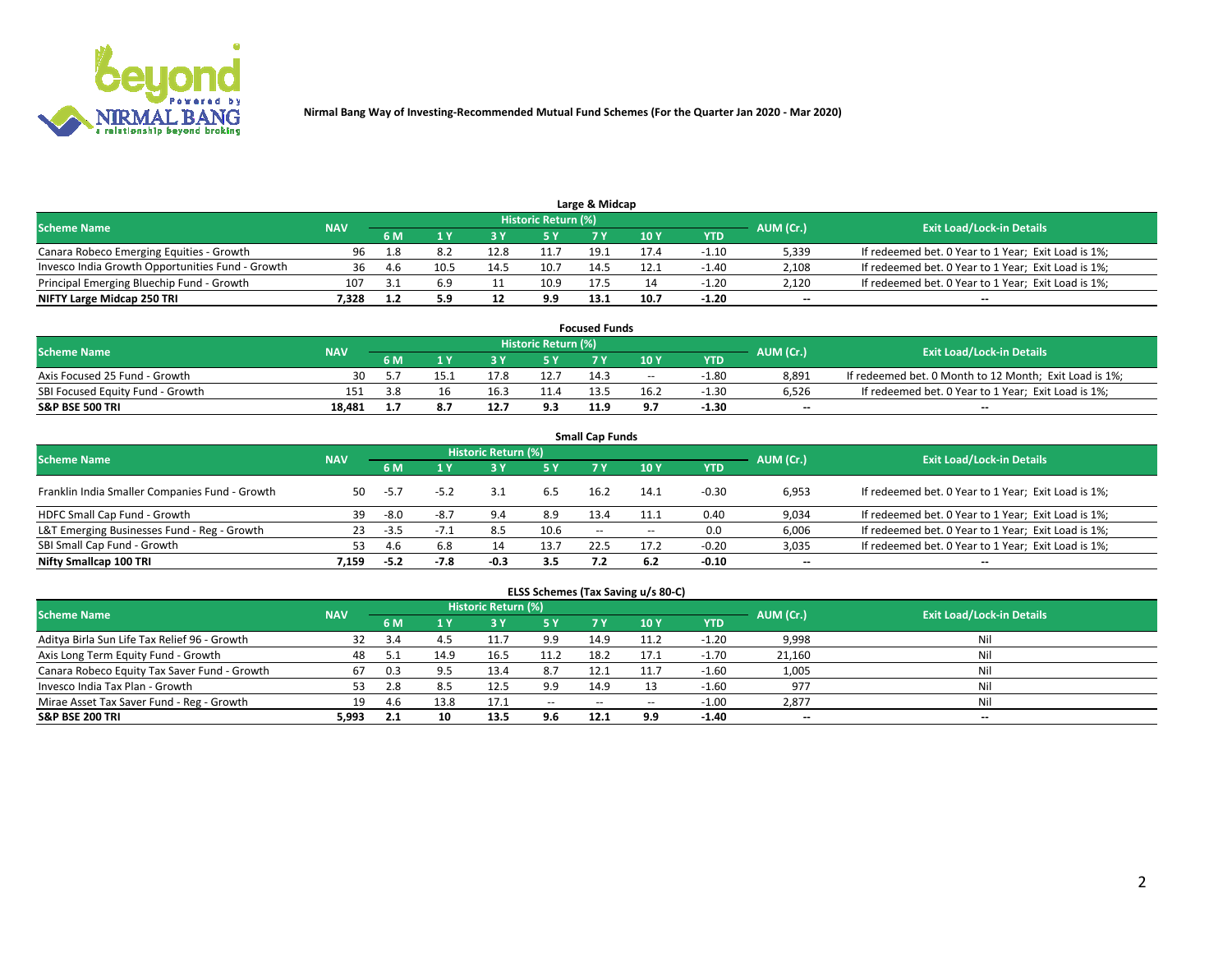

| <b>Contra/Value Fund</b><br>Historic Return (%) |            |        |      |      |      |      |      |         |           |                                                     |  |  |  |
|-------------------------------------------------|------------|--------|------|------|------|------|------|---------|-----------|-----------------------------------------------------|--|--|--|
| <b>Scheme Name</b>                              | <b>NAV</b> | 6 M    |      |      | 5 Y  | 7 Y  | 10Y  | YTD     | AUM (Cr.) | <b>Exit Load/Lock-in Details</b>                    |  |  |  |
| Kotak India EQ Contra Fund - Reg - Growth       |            |        | 10.4 | 14.5 | 9.8  | 12.7 | 10.4 | $-0.90$ | 883       | If redeemed bet. 0 Year to 1 Year; Exit Load is 1%; |  |  |  |
| Invesco India Contra Fund - Growth              | 49         |        | 5.8  | 13.1 | 10.6 | 15.4 | 12.1 | $-1.20$ | 4,558     | If redeemed bet. 0 Year to 1 Year; Exit Load is 1%; |  |  |  |
| UTI Value Opportunities Fund - Growth           | 64         | -4.3   | 9.9  |      | 6.2  | 10.1 | 9.9  | $-1.10$ | 4,542     | If redeemed bet. 0 Year to 1 Year; Exit Load is 1%; |  |  |  |
| Nippon India Value Fund - Growth                | 74         | $-0.7$ | 5.4  |      | 8.1  | 11.6 |      | $-1.10$ | 3,129     | If redeemed bet. 0 Year to 1 Year; Exit Load is 1%; |  |  |  |
| <b>S&amp;P BSE 500 TRI</b>                      | 18.481     |        | 8.7  | 12.7 | 9.3  | 11.9 | 9.7  | $-1.30$ | $\sim$    | $- -$                                               |  |  |  |

| Sector/Thematic                                                           |            |        |      |                     |       |       |                          |            |                          |                                                        |  |  |  |
|---------------------------------------------------------------------------|------------|--------|------|---------------------|-------|-------|--------------------------|------------|--------------------------|--------------------------------------------------------|--|--|--|
| <b>Scheme Name</b>                                                        | <b>NAV</b> |        |      | Historic Return (%) |       |       |                          |            | AUM (Cr.)                | <b>Exit Load/Lock-in Details</b>                       |  |  |  |
|                                                                           |            | 6 M    | 1 Y  | 73 Y                | 5 Y   | 7 Y   | 10Y                      | <b>YTD</b> |                          |                                                        |  |  |  |
| Canara Robeco Consumer Trends Fund - Reg -<br>Growth                      | 42         | 4.7    | 11.3 | 16                  | 11.2  | 14.1  | 14.2                     | $-2.20$    | 374                      | If redeemed bet. 0 Year to 1 Year; Exit Load is 1%;    |  |  |  |
| Mirae Asset Great Consumer Fund - Growth                                  | 37         | 6.4    | 8.2  | 17.3                | 12    | 15.3  | $\overline{\phantom{a}}$ | $-1.30$    | 952                      | If redeemed bet. 0 Year to 1 Year; Exit Load is 1%;    |  |  |  |
| ICICI Prudential Technology Fund - Growth                                 | 59         |        | 4.1  | 14.8                | 8.3   | 16.9  | 15.3                     | 1.30       | 412                      | If redeemed bet. 0 Day to 15 Day; Exit Load is 1%;     |  |  |  |
| Nippon India Pharma Fund - Growth                                         | 151        | 7.9    |      | 3.9                 | 3.8   | 11.5  | 13                       | $-0.60$    | 2,434                    | If redeemed bet. 0 Year to 1 Year; Exit Load is 1%;    |  |  |  |
| BNP Paribas India Consumption Fund - Reg - Growth                         | 13         | 8.5    | 17.5 | $- -$               | $- -$ | $- -$ | $- -$                    | $-1.10$    | 453                      | If redeemed bet. 0 Month to 12 Month; Exit Load is 1%; |  |  |  |
| ICICI Prudential Banking and Financial Services Fund -<br>Retail - Growth | 68         | $-1.3$ | 11.9 | 16.9                | 13.2  | 16.5  | 16.5                     | -1.90      | 3,632                    | If redeemed bet. 0 Day to 15 Day; Exit Load is 1%;     |  |  |  |
| <b>S&amp;P BSE 500 TRI</b>                                                | 18.481     | 1.7    | 8.7  | 12.7                | 9.3   | 11.9  | 9.7                      | $-1.30$    | $\overline{\phantom{a}}$ | $\overline{\phantom{a}}$                               |  |  |  |

| <b>Dynamic Asset Allocation Funds</b>                      |            |        |      |                     |        |       |                          |            |           |                                                          |  |  |  |
|------------------------------------------------------------|------------|--------|------|---------------------|--------|-------|--------------------------|------------|-----------|----------------------------------------------------------|--|--|--|
| <b>Scheme Name</b>                                         | <b>NAV</b> |        |      | Historic Return (%) |        |       |                          |            | AUM (Cr.) | <b>Exit Load/Lock-in Details</b>                         |  |  |  |
|                                                            |            | 6 M    | 1 Y  | 73 Y                | 5 Y    | 7 Y   | 10Y                      | <b>YTD</b> |           |                                                          |  |  |  |
| ICICI Prudential Balanced Advantage Fund - Reg -<br>Growth | 38         | 4.5    | 10.6 | 10                  | 9.2    |       | 11.8                     | $-0.70$    | 28,383    | If redeemed bet. 0 Year to 1 Year; Exit Load is 1%;      |  |  |  |
| Invesco India Dynamic Equity Fund - Growth                 | 30         | 1.4    | 8.7  | 9.8                 | 8.1    | 11.6  | 9.9                      | $-0.90$    | 912       | If redeemed bet. 0 Month to 3 Month; Exit Load is 0.25%; |  |  |  |
| Nippon India Balanced Advantage Fund - Growth              | 94         | 1.2    | 7.6  | 10.3                | 8.1    | 10.8  | 10.1                     | $-0.70$    | 2,612     | If redeemed bet. 0 Month to 12 Month; Exit Load is 1%;   |  |  |  |
| HDFC Balanced Advantage Fund - Growth                      | 199        | $-3.4$ |      | 11.7                |        | 10.9  | 10.3                     | $-1.20$    | 44,345    | If redeemed bet. 0 Year to 1 Year; Exit Load is 1%;      |  |  |  |
| SBI Dynamic Asset Allocation Fund - Reg - Growth           | 14         | 1.9    | 4.5  | 9.7                 | $\sim$ | $- -$ | $\overline{\phantom{a}}$ | $-1.30$    | 676       | If redeemed bet. 0 Month to 12 Month; Exit Load is 1%;   |  |  |  |
| NIFTY 50 Hybrid Composite Debt 65:35 Index                 | 10,470     | 2.9    | 12.7 | 12.1                | 9.2    | 10.7  | 9.5                      | $-0.90$    | $\sim$    | --                                                       |  |  |  |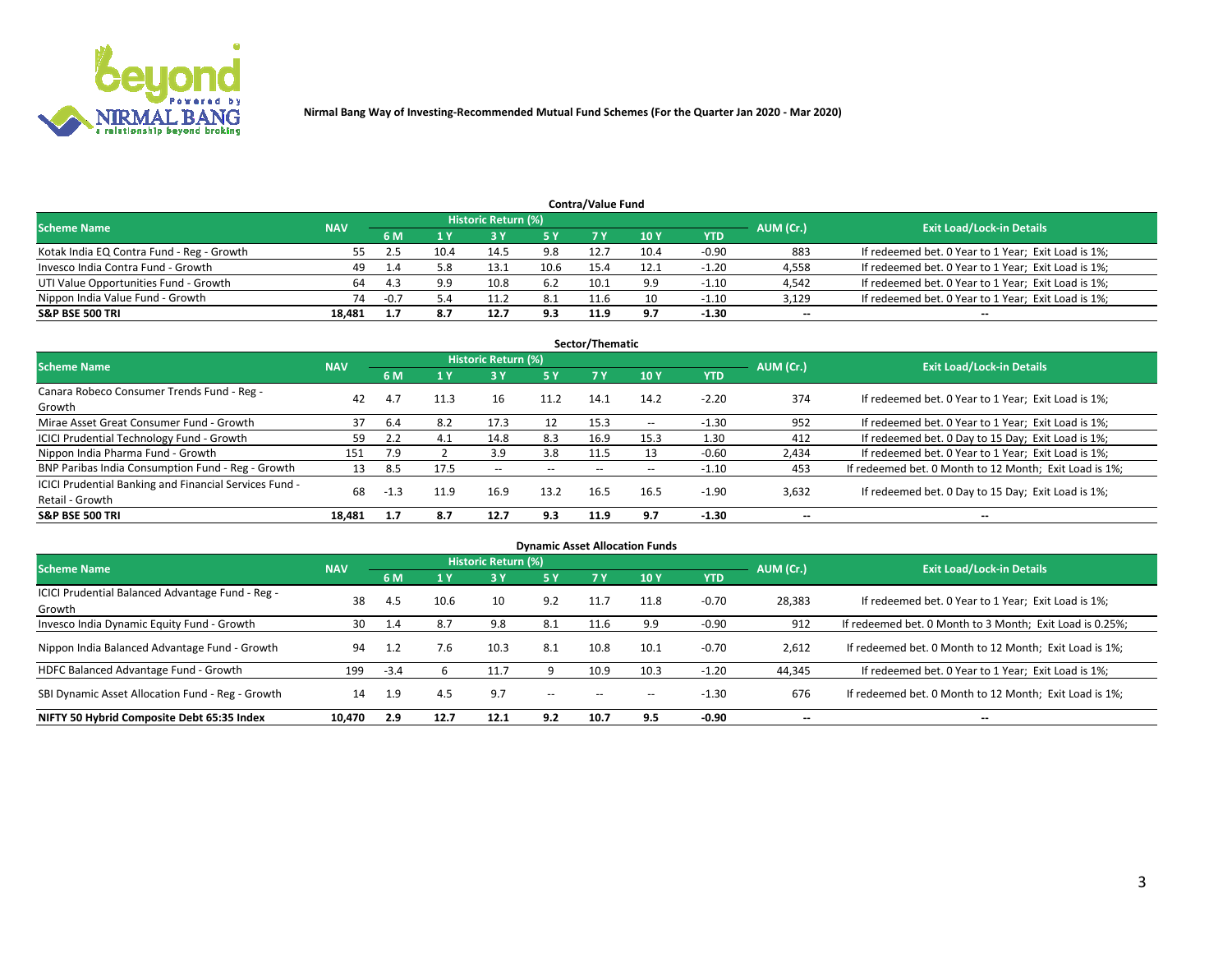

| <b>Hybrid Aggressive</b>                        |            |      |      |                            |               |       |       |         |                          |                                                        |  |  |  |  |
|-------------------------------------------------|------------|------|------|----------------------------|---------------|-------|-------|---------|--------------------------|--------------------------------------------------------|--|--|--|--|
| <b>Scheme Name</b>                              | <b>NAV</b> |      |      | <b>Historic Return (%)</b> |               |       |       |         | AUM (Cr.)                | <b>Exit Load/Lock-in Details</b>                       |  |  |  |  |
|                                                 |            | 6 M  |      |                            | 5 Y           |       | 10Y   | YTD     |                          |                                                        |  |  |  |  |
| ICICI Prudential Equity & Debt Fund - Growth    | 139        |      | 8.7  | ۹R                         | 9.3           | 13.6  | 13.1  | $-1.00$ | 23,501                   | If redeemed bet. 0 Year to 1 Year; Exit Load is 1%;    |  |  |  |  |
| Mirae Asset Hybrid - Equity Fund - Reg - Growth | 16         | 2.8  |      | 12.4                       | $\sim$ $\sim$ | $- -$ | $- -$ | $-1.10$ | 3,005                    | If redeemed bet. 0 Year to 1 Year; Exit Load is 1%;    |  |  |  |  |
| SBI Equity Hybrid Fund - Growth                 | 144        | -4.2 | 13.1 | 12.5                       | 10            |       | 11.5  | $-1.00$ | 31,248                   | If redeemed bet. 0 Month to 12 Month; Exit Load is 1%; |  |  |  |  |
| Canara Robeco Equity Hybrid Fund - Growth       | 167        |      | 11.2 |                            | 9.2           | 12.   | 11.9  | $-0.80$ | 2,824                    | If redeemed bet. 0 Year to 1 Year; Exit Load is 1%;    |  |  |  |  |
| NIFTY 50 Hybrid Composite Debt 65:35 Index      | 10.470     | 2.9  | 12.7 | 12.1                       | 9.2           | 10.7  | 9.5   | $-0.90$ | $\overline{\phantom{a}}$ | $- -$                                                  |  |  |  |  |

|                                            |            |                                  |          |                | Arbitrage Fund |     |            |        |                                                          |
|--------------------------------------------|------------|----------------------------------|----------|----------------|----------------|-----|------------|--------|----------------------------------------------------------|
| <b>Scheme Name</b>                         | AUM (Cr.)  | <b>Exit Load/Lock-in Details</b> |          |                |                |     |            |        |                                                          |
|                                            | <b>NAV</b> | l M                              | <b>M</b> | 1 <sub>V</sub> |                |     | <b>YTD</b> |        |                                                          |
| IDFC Arbitrage Fund - Reg - Growth         | 24         |                                  |          |                |                |     | 12.70      | 11,895 | If redeemed bet. 0 Month to 1 Month; Exit Load is 0.25%; |
| Kotak Equity Arbitrage Fund - Reg - Growth | 28         | -4.5                             |          | 0.1            |                | b.4 | 12.10      | 17,363 | If redeemed bet. 0 Day to 30 Day; Exit Load is 0.25%;    |
| Nippon India Arbitrage Fund - Growth       | 20         |                                  |          |                |                |     | 11.80      | 10.224 | If redeemed bet. 0 Month to 1 Month; Exit Load is 0.25%; |

|                                          |            |     |     |                            |                          | <b>Equity Saver</b> |               |            |                          |                                                        |
|------------------------------------------|------------|-----|-----|----------------------------|--------------------------|---------------------|---------------|------------|--------------------------|--------------------------------------------------------|
| Scheme Name                              | <b>NAV</b> |     |     | <b>Historic Return (%)</b> |                          |                     |               |            | AUM (Cr.)                | <b>Exit Load/Lock-in Details</b>                       |
|                                          |            | 6 M |     |                            | 5 Y                      |                     | $\sqrt{10}$ Y | <b>YTD</b> |                          |                                                        |
| Axis Equity Saver Fund - Reg - Growth    |            |     |     |                            | $\sim$                   | $- -$               | $- -$         | $-0.50$    | 813                      | If redeemed bet. 0 Month to 12 Month; Exit Load is 1%; |
| Kotak Equity Savings Fund - Reg - Growth |            |     | 7.b |                            |                          | $\sim$ $\sim$       | $- -$         | $-0.40$    | 1,869                    | If redeemed bet. 0 Year to 1 Year; Exit Load is 1%;    |
| CRISIL Hybrid 50+50 - Moderate Index*    |            | $-$ | $-$ | $\overline{\phantom{a}}$   | $\overline{\phantom{a}}$ | $\sim$              | --            | $\sim$     | $\overline{\phantom{a}}$ | $- -$                                                  |

| <b>Liquid Funds</b>              |            |      |     |                            |     |                          |            |                 |           |                                  |  |  |  |  |
|----------------------------------|------------|------|-----|----------------------------|-----|--------------------------|------------|-----------------|-----------|----------------------------------|--|--|--|--|
| Scheme Name                      | <b>NAV</b> |      |     | <b>Historic Return (%)</b> |     |                          | <b>YTM</b> | Avg             | AUM (Cr.) | <b>Exit Load/Lock-in Details</b> |  |  |  |  |
|                                  |            | 1 W. | 2 W | 1 M                        | 3 M | 71 Y                     |            | <b>Maturity</b> |           |                                  |  |  |  |  |
| Axis Liquid Fund - Growth        | 2,165      |      |     |                            | 5.4 | b.b                      | 5.26       | 0.09            | 30,628    | *Ref Footnote                    |  |  |  |  |
| IDFC Cash Fund - Reg - Growth    | 2.362      | 5.3  |     |                            | 5.1 | 6.3                      | 5.04       | 0.10            | 11,140    | *Ref Footnote                    |  |  |  |  |
| Kotak Liquid Fund - Reg - Growth | 3,951      | 4.د  |     |                            | 5.3 |                          |            | 0.11            | 30,493    | *Ref Footnote                    |  |  |  |  |
| <b>CRISIL Liquid Fund Index</b>  | $\sim$     | 5.9  | 5.9 |                            | 5.7 | $\overline{\phantom{a}}$ | $-$        | $\sim$          | $\sim$    | $\sim$                           |  |  |  |  |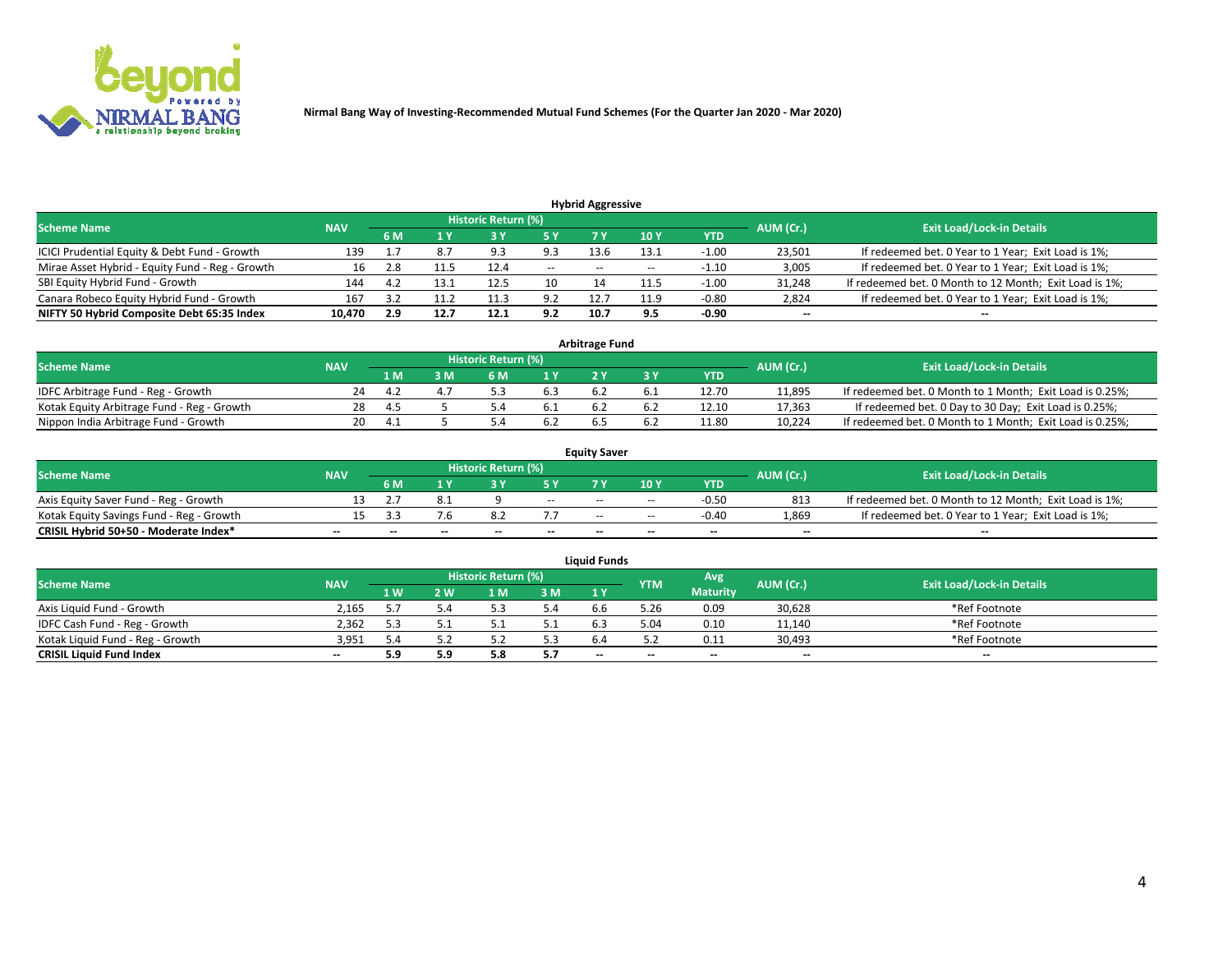

| <b>Ultra Short Fund</b>                       |            |              |     |                     |        |            |            |                 |           |                                  |  |  |  |  |
|-----------------------------------------------|------------|--------------|-----|---------------------|--------|------------|------------|-----------------|-----------|----------------------------------|--|--|--|--|
| <b>Scheme Name</b>                            | <b>NAV</b> |              |     | Historic Return (%) |        |            | <b>YTM</b> | Avg             | AUM (Cr.) | <b>Exit Load/Lock-in Details</b> |  |  |  |  |
|                                               |            | 1 M          | 3 M | 6 M                 | 1 Y    | <b>3 Y</b> |            | <b>Maturity</b> |           |                                  |  |  |  |  |
| IDFC Ultra Short Term Fund - Reg - Growth     |            | 5.8          |     |                     |        | $-$        | ۔ 69. ذ    | 0.47            | 4,369     | Nil                              |  |  |  |  |
| Sundaram Ultra Short Term Fund - Reg - Growth |            | $\mathbf{A}$ |     |                     | $\sim$ | --         | 5.b        | 0.43            | 344       | Nil                              |  |  |  |  |
| L&T Ultra Short Term Fund - Growth            |            |              | : വ | 6.9                 |        |            | 5.35       | 0.40            | 2,782     | Nil                              |  |  |  |  |
| <b>NIFTY Ultra Short Duration Debt Index</b>  | 4,002      | -6.1         | 6.6 |                     | 7.8    |            | --         | $-$             | $- -$     | $- -$                            |  |  |  |  |

| <b>Money Market Fund</b>                                   |            |     |     |                     |     |    |            |                 |           |                                  |  |  |  |  |
|------------------------------------------------------------|------------|-----|-----|---------------------|-----|----|------------|-----------------|-----------|----------------------------------|--|--|--|--|
| <b>Scheme Name</b>                                         | <b>NAV</b> |     |     | Historic Return (%) |     |    | <b>YTM</b> | 'Avg            | AUM (Cr.) | <b>Exit Load/Lock-in Details</b> |  |  |  |  |
|                                                            |            | 1 M | 3 M | 6 M                 | 1 Y | 3Y |            | <b>Maturity</b> |           |                                  |  |  |  |  |
| Aditya Birla Sun Life Money Manager Fund - Reg -<br>Growth | 265        | 5.8 |     |                     |     |    | 5.53       | 0.36            | 11,145    | Nil                              |  |  |  |  |
| Franklin India Savings Fund - Growth                       |            | 5.4 |     | 7.8                 | 8.4 |    | 5.52       | 0.38            | 5,072     | Nil                              |  |  |  |  |
| Nippon India Money Market Fund - Growth                    | 2.991      |     | 6.3 |                     |     |    | 5.43       | 0.33            | 3,739     | Nil                              |  |  |  |  |
| <b>CRISIL Liquid Fund Index</b>                            | $- -$      | 5.8 |     | 6.1                 | $-$ | -- | --         | $\sim$          | $\sim$    | $\sim$                           |  |  |  |  |

| <b>Short Term Fund</b>                          |            |      |     |                     |     |           |            |                 |           |                                  |  |  |  |  |
|-------------------------------------------------|------------|------|-----|---------------------|-----|-----------|------------|-----------------|-----------|----------------------------------|--|--|--|--|
| <b>Scheme Name</b>                              | <b>NAV</b> |      |     | Historic Return (%) |     |           | <b>YTM</b> | Avg             | AUM (Cr.) | <b>Exit Load/Lock-in Details</b> |  |  |  |  |
|                                                 |            | 1 M  | 3 M | 6 M                 | 1Y  | <b>3Y</b> |            | <b>Maturity</b> |           |                                  |  |  |  |  |
| Axis Short Term Fund - Growth                   | 22         | b.   | 8.7 | 9.4                 | 9.9 |           | 6.54       | 2.40            | 3,674     | Nil                              |  |  |  |  |
| HDFC Short Term Debt Fund - Growth              |            |      |     | 97                  | 9.7 |           | 6.99       | 3.04            | 9,702     | Nil                              |  |  |  |  |
| IDFC Bond Fund - Short Term Plan - Reg - Growth | 41         | 5.8  | 8.2 | د ۵                 | 9.8 |           | 6.51       | 2.12            | 11,356    | Nil                              |  |  |  |  |
| Kotak Bond Short Term Fund - Reg - Growth       |            | 6.6  | 7.8 | 8.7                 | 9.6 | 6.9       | 7.03       | 3.10            | 10,397    | Nil                              |  |  |  |  |
| L&T Short Term Bond Fund - Reg - Growth         |            | -6.0 | 7.6 | 8.7                 | 9.5 |           | 6.35       | 2.18            | 5,025     | Nil                              |  |  |  |  |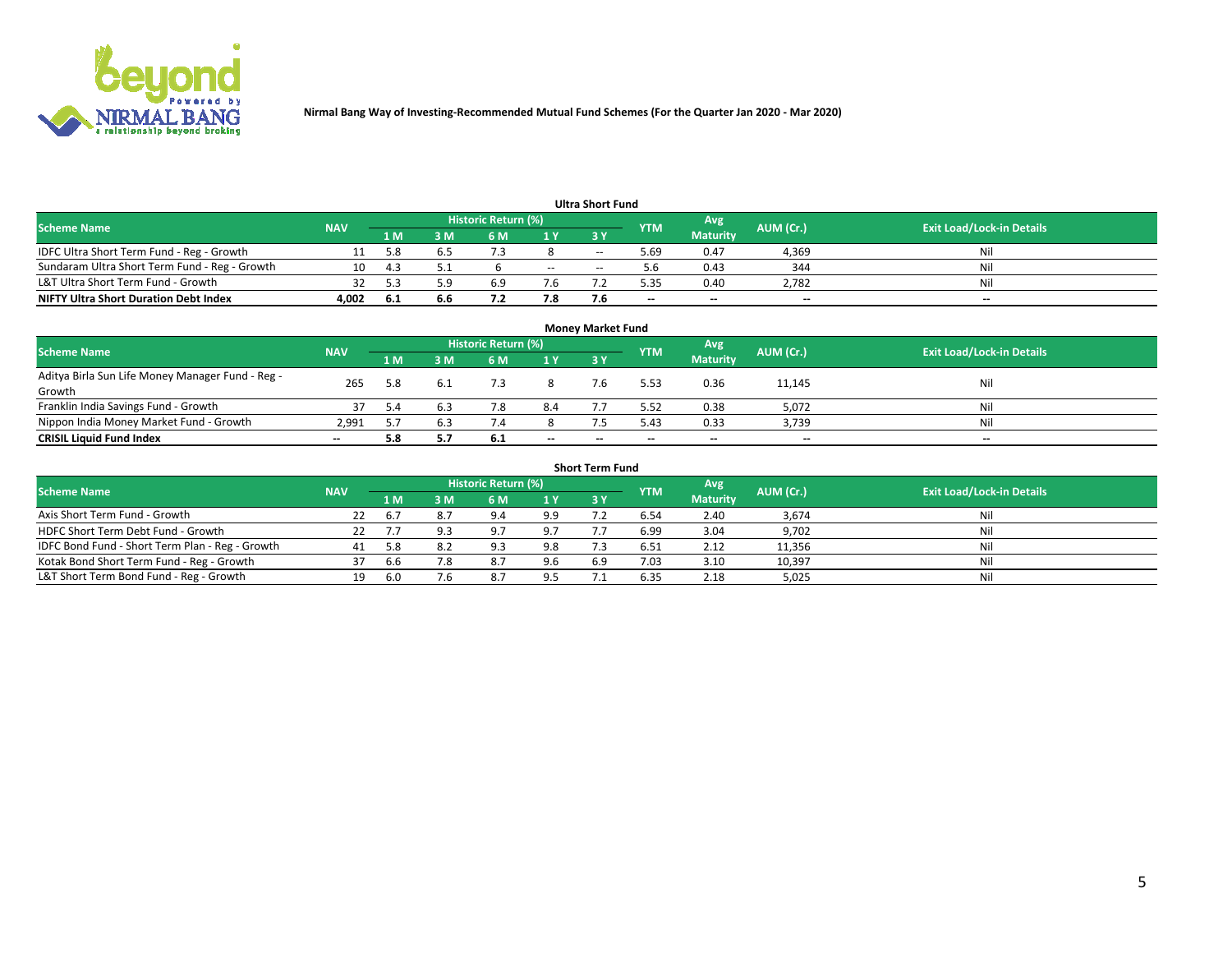

| <b>Low Duration Fund</b>                  |                                  |     |     |     |      |  |            |                 |           |     |  |  |  |  |
|-------------------------------------------|----------------------------------|-----|-----|-----|------|--|------------|-----------------|-----------|-----|--|--|--|--|
| <b>Scheme Name</b>                        | <b>Exit Load/Lock-in Details</b> |     |     |     |      |  |            |                 |           |     |  |  |  |  |
|                                           | <b>NAV</b>                       | 1 M | ያ M | 5 M | 4 V. |  | <b>YTM</b> | <b>Maturity</b> | AUM (Cr.) |     |  |  |  |  |
| Axis Treasury Advantage Fund - Growth     | 2.223                            | 6.0 |     | 8.3 | 8.8  |  | 5.87       | 0.85            | 4,128     | Nil |  |  |  |  |
| Canara Robeco Savings Fund - Reg - Growth |                                  |     |     |     | د. ک |  | 5.69       | $-$             | 1,112     | Nil |  |  |  |  |
| IDFC Low Duration Fund - Reg - Growth     |                                  | 5 h | 6.8 |     | 8.4  |  | 5.81       | 0.90            | 5,204     | Nil |  |  |  |  |

| <b>Banking &amp; PSU Bond Funds</b>            |            |     |    |                            |      |           |                 |                 |           |                                  |  |  |  |  |
|------------------------------------------------|------------|-----|----|----------------------------|------|-----------|-----------------|-----------------|-----------|----------------------------------|--|--|--|--|
| <b>Scheme Name</b>                             | <b>NAV</b> |     |    | <b>Historic Return (%)</b> |      |           | <b>YTM</b>      | Avg             | AUM (Cr.) | <b>Exit Load/Lock-in Details</b> |  |  |  |  |
|                                                |            | 1 M | sм | 6 M                        |      | <b>3Y</b> |                 | <b>Maturity</b> |           |                                  |  |  |  |  |
| HDFC Banking and PSU Debt Fund - Reg - Growth  |            |     |    | 9.8                        | 10.3 |           | $^{\prime}$ .18 | 3.08            | 4.291     | Ni                               |  |  |  |  |
| Kotak Banking and PSU Debt Fund - Reg - Growth | 46         |     |    | Q 3                        |      |           | 6.97            | 3.88            | 3,553     | Ni                               |  |  |  |  |
| IDFC Banking & PSU Debt Fund - Reg - Growth    |            |     |    |                            | 11.5 |           | 6.67            | 3.02            | 12.187    | Ni                               |  |  |  |  |

| <b>Corporate Bond Funds</b>                                                                                                   |       |      |     |     |      |            |      |                 |        |                                                         |  |  |  |  |
|-------------------------------------------------------------------------------------------------------------------------------|-------|------|-----|-----|------|------------|------|-----------------|--------|---------------------------------------------------------|--|--|--|--|
| Historic Return (%)<br>Avg<br>AUM (Cr.)<br><b>Exit Load/Lock-in Details</b><br><b>Scheme Name</b><br><b>NAV</b><br><b>YTM</b> |       |      |     |     |      |            |      |                 |        |                                                         |  |  |  |  |
|                                                                                                                               |       | 1 M  | 8 M | 6 M | 1 Y  | <b>3 Y</b> |      | <b>Maturity</b> |        |                                                         |  |  |  |  |
| ICICI Prudential Corporate Bond Fund - Reg - Growth                                                                           |       |      | 8.7 | 9.2 | 9.9  |            | 6.8  | 2.58            | 11,096 | Nil                                                     |  |  |  |  |
| L&T Triple Ace Bond Fund - Reg - Growth                                                                                       |       | 10.3 |     | 8.7 | 13.2 | 6.3        | 7.51 | 8.48            | 2,047  | If redeemed bet. 0 Month to 3 Month; Exit Load is 0.5%; |  |  |  |  |
| Kotak Corporate Bond Fund - Std - Growth                                                                                      | 2.647 | 6.5  |     | a · | 9.6  |            | 6.42 | 1.58            | 3,801  | Nil                                                     |  |  |  |  |

| <b>Credit Risk Fund</b>                           |            |      |      |                            |     |    |            |                 |           |                                                           |  |  |  |
|---------------------------------------------------|------------|------|------|----------------------------|-----|----|------------|-----------------|-----------|-----------------------------------------------------------|--|--|--|
| <b>Scheme Name</b>                                | <b>NAV</b> |      |      | <b>Historic Return (%)</b> |     |    | <b>YTM</b> | Avg             | AUM (Cr.) | <b>Exit Load/Lock-in Details</b>                          |  |  |  |
|                                                   |            | 1 M  | 3 M  | 6 M                        | 1 Y | 3Y |            | <b>Maturity</b> |           |                                                           |  |  |  |
| <b>ICICI Prudential Credit Risk Fund - Growth</b> |            |      |      | 10.2                       | 9.5 |    | 9.2        | 2.15            | 11,707    | If redeemed bet. 0 Year to 1 Year; Exit Load is 1%;       |  |  |  |
| Kotak Credit Risk Fund - Reg - Growth             |            | 8.6  | 10.1 | 9.8                        | 9.1 |    |            | 2.68            | 4,979     | If redeemed bet. 0 Year to 1 Year; Exit Load is 1%;       |  |  |  |
|                                                   |            |      |      |                            |     |    |            |                 |           | If redeemed bet. 0 Month to 12 Month; Exit Load is 3%; If |  |  |  |
| SBI Credit Risk Fund - Growth                     |            | -8.7 |      |                            | 6.6 |    | 8.66       | 2.41            | 5,109     | redeemed bet. 12 Month to 24 Month; Exit Load is 1.5%; If |  |  |  |
|                                                   |            |      |      |                            |     |    |            |                 |           | redeemed bet. 24 Month to 36 Month; Exit Load is 0.75%;   |  |  |  |